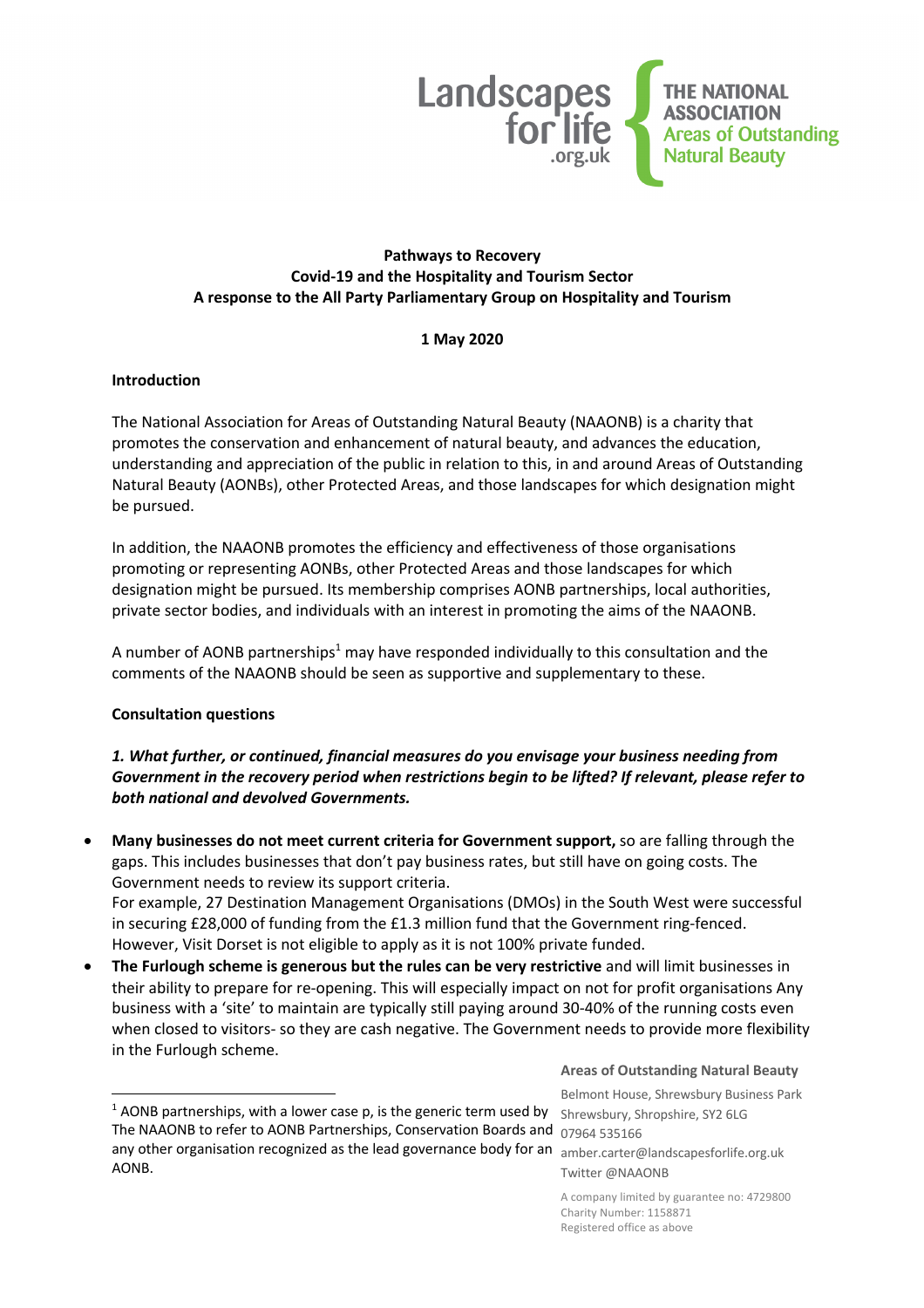For example, some premises require regular maintenance work and may have animals that require caring for on site. Also the scheme does not cover seasonal jobs, which often start in March, potentially resulting in the loss of regular seasonal staff to other jobs.

- The Furlough scheme needs to continue throughout the recovery period while businesses build up to being fully operational again. This will be essential to avoid unemployment. We recommend that financial measures and support continue for sufficient time for businesses to recover fully, possibly with a gradual reduction as businesses move to working at full capacity again.
- **Providers of accommodation are concerned at having to refund cash they don't currently have**. A pro-active move would be to put in place a government backed 'deposit voucher' scheme which can be used against a future stay. This would support the sector and remove the worry over cash flow.
- **Even when businesses are 'open', they are likely to still be making a sizeable loss** due to reduced footfall and social distancing measures. Losses will need to be factored in for some time, and Long term support provided.
- **The issue of running under capacity is likely to be most acute in restaurants and cafés** which may be able to open with limited covers – perhaps not enough to run at a profit without financial support. Also demand for serviced accommodation will likely lag behind non-serviced, due to people being less likely to tolerate the risks associated with businesses with higher numbers of other guests and social interactions.
- Outdoor recreation providers are also likely to need extended support (such as organised running events), where they will likely start after accommodation businesses begin to open.

## *2. What impact would a staggered reopening have on your businesses? (For example, if businesses are permitted to reopen but with existing social distancing measures retained; hotels open with no bar or restaurant area; or a cap being introduced on venue numbers).*

- A staggered reopening could be challenging for businesses to manage, as they will need to balance the economics of numbers of staff needed versus the overheads of running the business.
- For example, if social distancing parameters mean a significant reduction in footfall, and therefore income, some businesses may not be able justify being able to open at all. Likewise, if staggered opening means some businesses open and others don't, then this could mean significant pressure on those that open, and finding themselves unable to cope with the high number of people visiting.
- **The industry is concerned at the lack of clear information and a proposed pathway**, with timescales, to full recovery. Tourism businesses will have lost an entire year of income because of the seasonal nature of the industry.
- **A staggered re-opening will require clear rules**, such as limitations on numbers in venues (which in turn may affect 'ambiance', such as in pubs and restaurants), and accommodation having to be empty for a certain period. For example, in Germany rooms have to be deep cleaned after each visit (even after a one night stay).
- **The unpredictable nature of the situation will require regular review, updating and communication of guidelines**, for example if businesses need to close down again in the event of is another surge in cases. Will businesses get any ongoing support after re-opening – they will need it if they are to survive.
- **Some businesses may struggle to open safely.** For example, AONBs with visitor centres would potentially see an uplift in numbers. However, they might struggle to re-open if they cannot guarantee ongoing physical distancing (even though they could possibly create 'in / out flow' and possibly deliver some of the services outside in a larger space).
- **A staggered reopening could be challenging for businesses to manage**, as they will need to balance the economics of numbers of staff needed versus the overheads of running the business. For example, if social distancing measures result in reduced footfall, and therefore income, some businesses may not be able to open at all. Likewise, if staggered opening means some businesses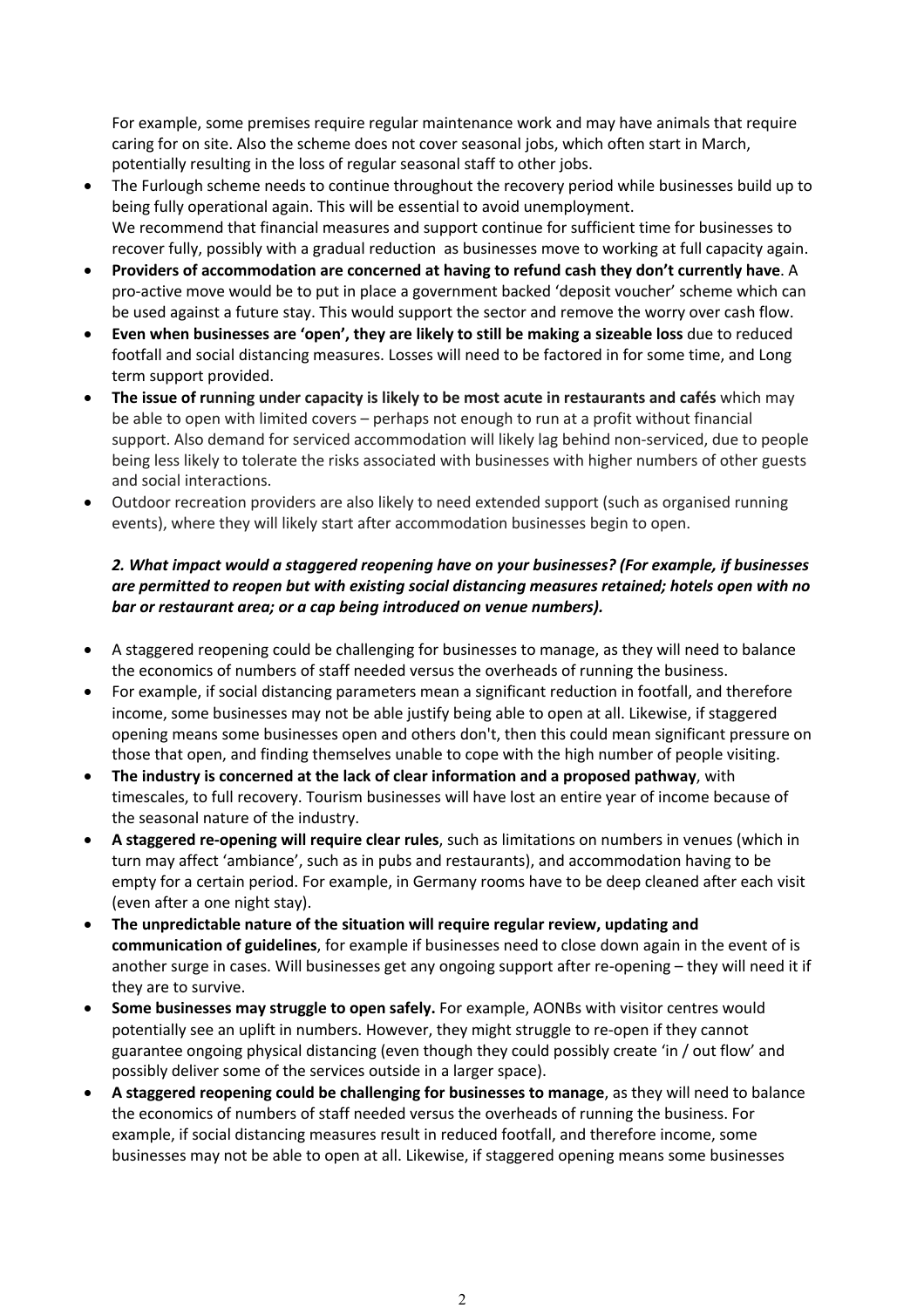open and others don't, this could put significant pressure on those that open, and finding themselves unable to cope with the high number of visitors.

### *3. What specific operational difficulties do you anticipate when looking to reopen your business and will you need Government assistance and guidance ahead of this?*

- **Once restrictions are lifted the risks and uncertainty remain**, with full recovery is unlikely until the 2022 season. For example, some staff may still need to be furloughed if business is slow to build momentum.
- **Many visitors and local residents in AONBs may not spend money at previous levels**, even if tourism businesses start opening. It is inevitable that consumer behaviour will change, with many people struggling financially due to the impacts of Covid19 and not considering leisure spending a priority. In addition, people may have perceived health risks and be more cautious in their approach.
- **Businesses running events will struggle with cash-flow issues, for example,** where events or show tickets have been purchased but the shows have been postponed until 2021.
- **Businesses will be reluctant to seek loans** as this is considered too risky in the face of continued uncertainty.
- **Overseas visitor numbers are predicted to be lower for some time**, meaning that businesses previously reliant on a large percentage of overseas visitors will need to consider concentrating on domestic visitors.
- We recommend that on-going Government support be provided to ensure businesses can survive.

### 4. How long will it take for businesses to change or reactivate their supply chains and what difficulties *may be present in doing this?*

- **This is difficult to assess** and made more complicated by the fact that it is by no means clear whether (and when) all sectors of the visitor economy can open safely**.**
- **The tourism and hospitality industry will take time to start operating fully.** Staff will need to be retrained and, if social distancing rules, are still in place food and drink areas will need to be reconfigured. Supplies will need to be purchased and full cleaning schedules completed to ensure venues are safe.
- **The speed at which businesses can build momentum again will depend on whether supply chains have been maintained**. Businesses that have closed completely will need to build this again, whereas those that have moved to online deliveries etc may have retained a degree of flexibility.

## 5. What, if any, more guidance do you feel that you need on cleaning and hygiene measures ahead of *reopening?*

- **Rules and guidance on cleaning and hygiene will need to be clear, consistent and unambiguous**, with an effective means of review and updating, plus communicating it to businesses, all in their supply chains, and visitors and customers.
- **Sector-specific guidance** on physical distancing and cleanliness standards will need to be set out.

#### 6. What fiscal measures should be taken to boost business in the hospitality and tourism sectors in the *immediate aftermath of COVID-19 restrictions being lifted?*

- **Many tourism and hospitality businesses will not open as normal once lockdown ends**, not least because of their seasonal nature.
- A key consideration in effectively supporting businesses will be how the Government calculates losses and how it then sets about supporting tourism businesses.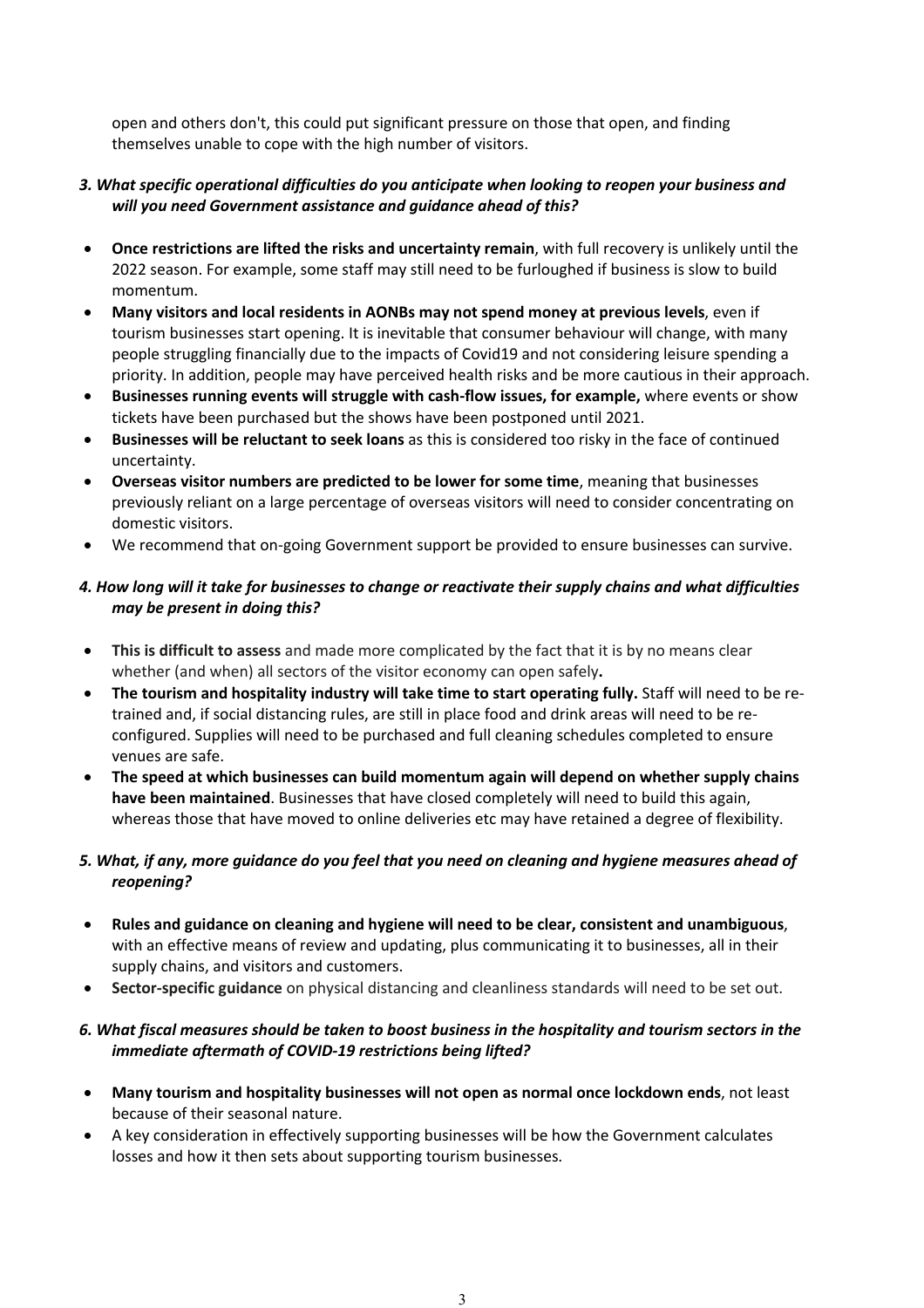• **Visitor numbers are likely to be considerably reduced for many businesses and attractions after lockdown** because many people won't want to go to back visiting public spaces, especially those with indoor spaces. So, while the losses may taper, they will still potentially exist for quite some time.

**In contrast, some rural UK destinations will likely see a surge in visitors** and demand this summer/autumn if - as seems likely - UK tourists will be locked out of their usual foreign destinations. UK destinations may struggle to meet this demand in terms of maintaining continues physical distancing and hygiene rules, securing sufficient staff etc.

## *7. What steps should the Government take to boost UK inbound tourism when social distancing measures are lifted?*

- **The Government's focus should be on encouraging and supporting domestic tourism** and that from near-European markets, where people can travel sustainably by train, bus and ferry, for example, and so contributing to the zero-Carbon imperative.
- Tourism's success is largely defined as 'growth in visitor numbers', the so-called 'global volume growth model'. **Covid19 should lead to a critical reconsideration of the 'global volume growth model'** in global tourism, due to the interrelated risks of global travel (for example, tourism indirectly supports pandemics and is a major source of greenhouse gas emissions) as well as tourism's contribution to climate change
- **The public should be encouraged to continue to support community retail and food outlets** markets, farmers' markets, independent retailers and local producers.
- Covid19 has resulted in increased community cohesion and cooperation, which can be built on to support local initiatives and to shop with small, independent businesses, rather than moving back to solely using supermarkets.
- AONBs already provide information and advice to visitors and would be willing to share ideas and information on how to boost domestic tourism and build the resilience of local communities.

# *8.Are there any other key areas of support that your feel either sector, or your individual business, require outside the scope of the above questions? If so, please outline in under 500 words.*

- The profile of tourism, and the income and jobs it generates, should be raised within **Central Government and long-term local authority strategic plans** as a result of the current situation.
- **The seasonal nature of many hospitality and tourism businesses** must be addressed, especially as this renders many such businesses especially vulnerable.
- **Many businesses will be forced to reduce the quality of their offer** as they attempt to maximise income and increase footfall in the short-term. This may create reputational issues and shift the user group and audience.
- **Active visitor management will be required in many areas,** especially in AONBs, once Covid19 restrictions start to be lifted.
- **We recommend a coordinated, multi sector approach to ensure careful visitor management** and promotion of a wide range of locations across the county to help avoid congestion at 'honey-pot' sites. This will be essential to ensure both public safety and to manage pressure from potentially high visitor numbers on the local land and sea scape, local communities and important sites for natural and cultural heritage.
- **The Government will also need to carefully manage tensions that will arise between visitors and rural communities** that remain nervous of people bringing in infection as restrictions start to be relaxed. AONBs are well-placed to advise on how to strategically manage this sensitive issue.